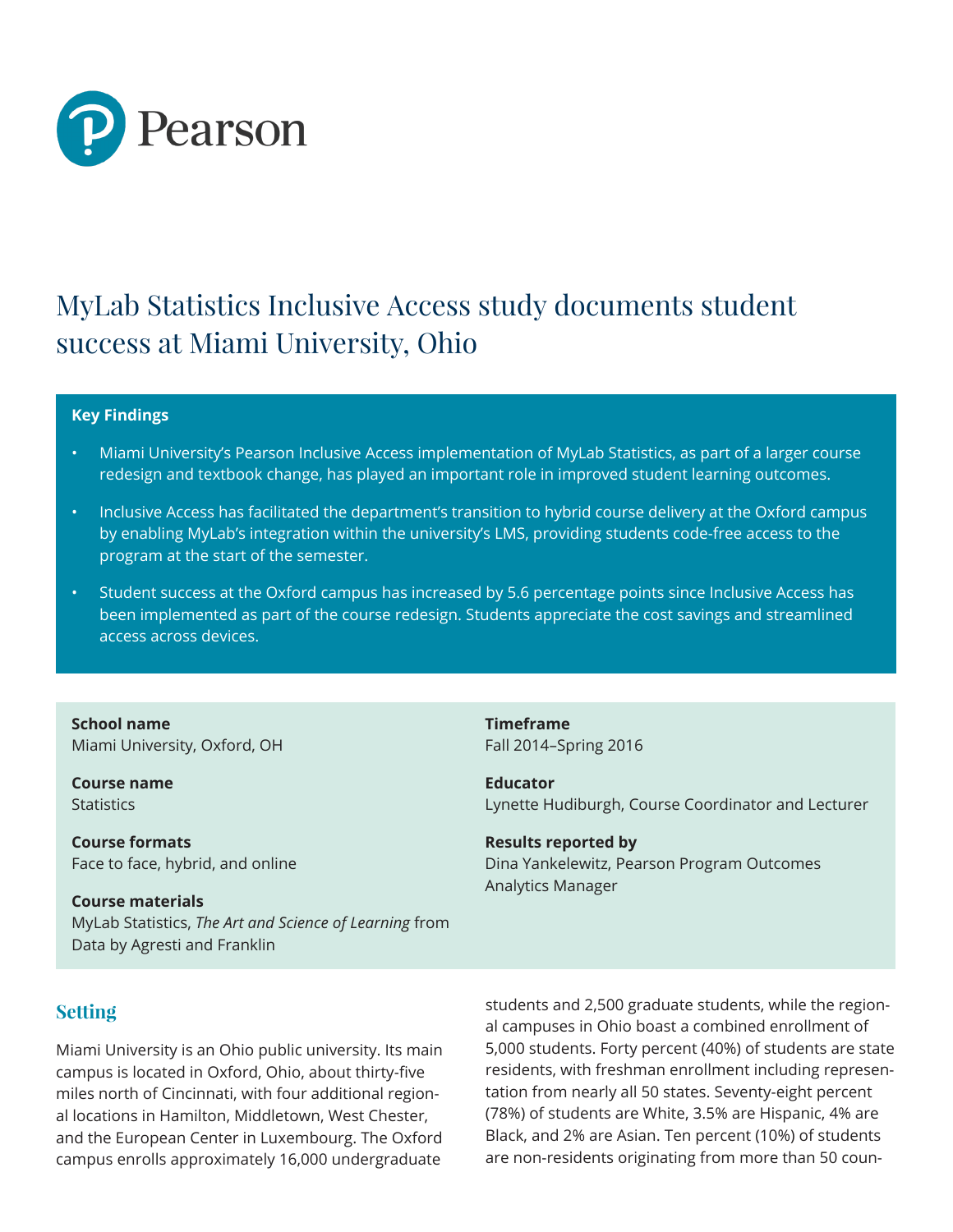tries. The Department of Statistics offers courses at the Oxford, Middletown, and Hamilton campuses. Over 60% of students enrolled in the introductory statistics course are Oxford students.

# **Challenges and Goals**

Miami University's Department of Statistics has been a long-time user of MyLab™ Statistics—Pearson's online homework, tutorial, and assessment application—for its introductory algebra-based statistics course (STA 261) and has been satisfied with the program overall. However, they sought to facilitate student access by eliminating the need to wait for financial aid approval to purchase course materials, streamline the enrollment process and eliminate student difficulty with access codes. At the same time, they were interested in integrating MyLab with Canvas, their learning management system (LMS). Pearson Inclusive Access to MyLab Statistics via My-LabsPlus offered several advantages: all students gain immediate access to course materials via the university LMS on or before the first day of class; access codes are eliminated; and students benefit from a 13% discount on course material.

# **Implementation**

The University implemented Inclusive Access to MyLab Statistics on all three campuses in Fall 2014. The previous year, faculty piloted the model in a few sections of the course. At the Oxford campus, which had been using a Pearson text previously but transitioned to a different Pearson text, Agresti and Franklin's *The Art and Science of Learning from Data* during Fall 2014, MyLab Statistics was integrated into the LMS immediately. The Hamilton campus transitioned from a different Pearson text and also adopted Agresti and Franklin during the move to Inclusive Access, enabling LMS integration from the start as well. At the Middletown campus, instructors continued using their original Pearson text during the 2014–2015 academic year and only transitioned to Agresti and Franklin during the 2015–2016 academic year. This required students to redeem an access code when registering for the course during the 2014–2015 school year, and MyLab was not integrated into the LMS. The following year, all campuses used the same Pearson text, did not require the use of access codes, and integrated MyLab into the LMS.

The move to Inclusive Access assisted the Oxford campus in transitioning from a face-to-face delivery model to a hybrid one in their introductory statistics course. Beginning Fall 2014, all sections of STA 261 at Oxford

were offered as hybrid courses. As Ms. Lynette Hudiburgh, course coordinator and lecturer at the Oxford campus, explained, "Inclusive Access facilitated the move to hybrid course delivery. We were trying to streamline the process as much as possible. Any time the method of course delivery is changed, it is difficult. Integrating MyLab Statistics in the LMS and eliminating the need for access codes was helpful during this transition."

In addition to using MyLab content delivered through the university LMS, the department added video to the course, requiring students to take quizzes about the video content before learning the assigned topic in class. This helps students build background knowledge that can lay the foundation for developing deeper conceptual understanding during the lecture. In addition, faculty began using Learning Catalytics™ to help guide assessment. Once a week, they would pose Learning Catalytics questions as students worked on problem sets. If students answered these incorrectly, faculty would intervene with reteaching or with partner discussion. As Hudiburgh explained, "Without Learning Catalytics we would not have been able to determine what students did and did not understand, especially given our large class sizes."

# Observed Impact

Hudiburgh noted that enrollment has become more consistent across sections during the Fall 2015 semester, with all sections of the course filled. "It seems like attendance was distributed evenly across the board, with 32–34 students in each class. In the past, some class enrollments would drop much lower than that range." She concluded that this most likely is the result of fewer withdrawals overall in the course.

## Assessments

- 40% Exams (two exams 10% each; final exam 20%)
- 25% Group projects
- 15% MyLab Statistics quizzes
- 5% Video lecture quizzes
- 5% MyLab Statistics homework
- 5% Lab activities and problem sessions
- 5% Learning Catalytics

# **Results and Data**

Across all campuses, the percentage of students successfully completing the course with an A, B, or C increased after Inclusive Access was introduced. As shown in Figure 1, the percentage of students succeeding in the